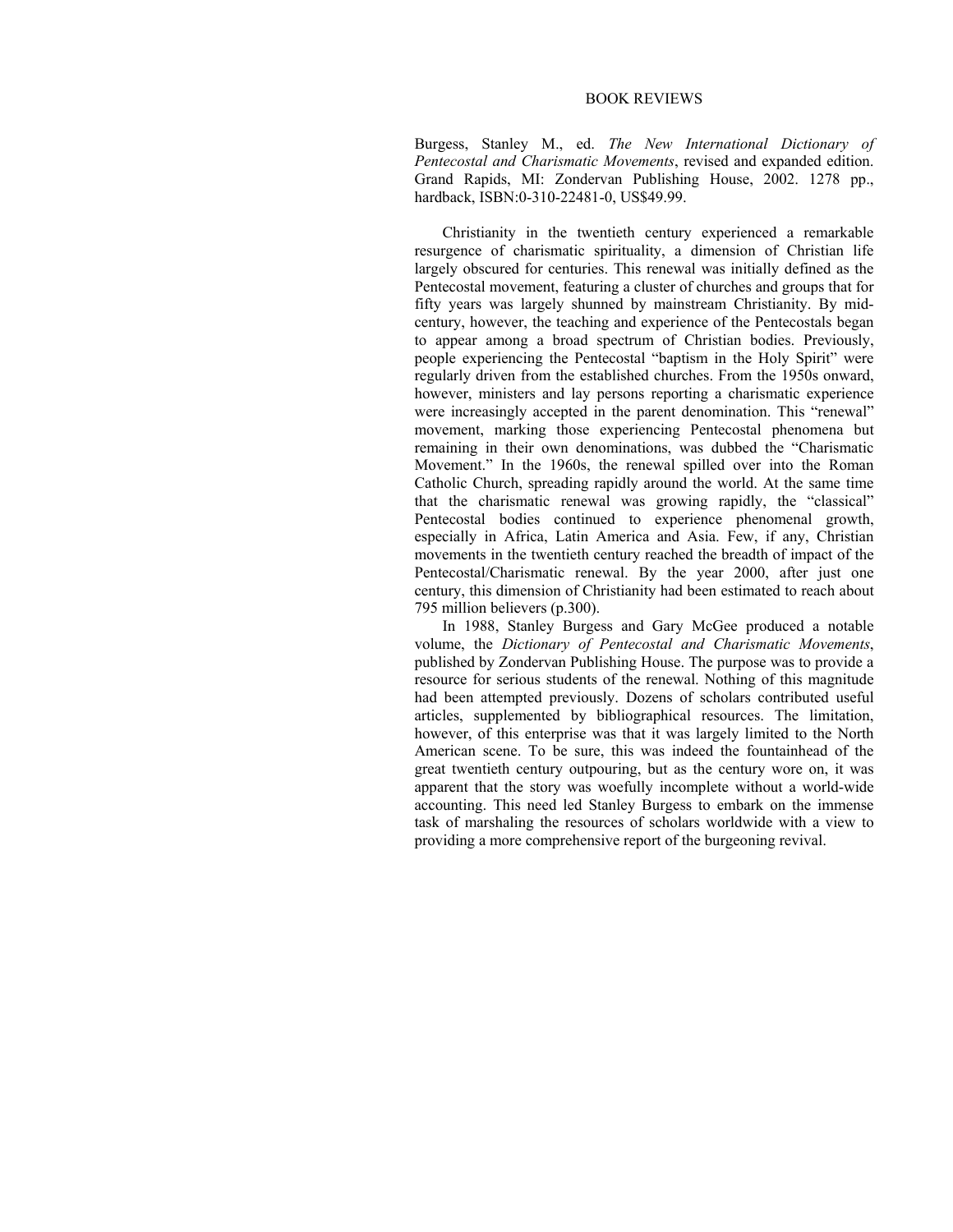Burgess included much of the previous material from the first dictionary, but added a host of additional writers, so that the new international edition embraces the work of about 140 contributors. The editor has chosen to redefine the categories employed in the study of the Pentecostal and Charismatic movements, attempting to differentiate with greater refinement the distinctive components to be found within the renewal.

Burgess identified three essential distinctions. The first is the classical Pentecostals who are broadly recognized as those who look back to Charles F. Parham in Topeka, Kansas, 1901, from whence a connected history can be charted for groups that generally teach about a baptism in the Spirit, separable from conversion, marked by speaking in other tongues. Wesleyan and non-Wesleyan sub-groups, as well as Oneness Pentecostals, fall within this category.

 Second, Burgess has defined the Charismatic movement as the acknowledgement by mainline Christian denominations of the value and presence of the gifts of the Spirit for the church today. The renewal touched many of the established Protestant church bodies and the Roman Catholic Church, particularly from the 1960s onward. Many nondenominational churches and ministries identified with this Holy Spirit emphasis, as well as groups that continued to function within their parent denominational bodies. The emphasis in these groups was not baptism in the Spirit, but rather, the exhibiting of various gifts of the Spirit. Speaking in tongues as "initial physical evidence" of a baptism in the Spirit was not a significant issue in this grouping.

Burgess has adopted a third category, "Neocharismatics." He has identified more than 18,000 independent, indigenous and postdenominational groups that do not readily fit into the first two categories. This is essentially a "catch-all" term to lump together the diverse people and groups who have a common interest in the work of the Holy Spirit, the gifts of the Spirit, power encounter, signs and wonders, and Pentecostal-like experiences, but who do not claim to be "Pentecostal." Peter Wagner's "Third Wave," a term he coined to describe Evangelicals in the 1980s who disavowed Pentecostal identification, but who embraced Pentecostal-like experiences, fits this pattern.

The editor has included in his study a number of unusual indigenous groups, chiefly located in Africa, that some would judge to be only marginally identifiable as Christian. Some of these groups are sufficiently large that they can hardly be disregarded.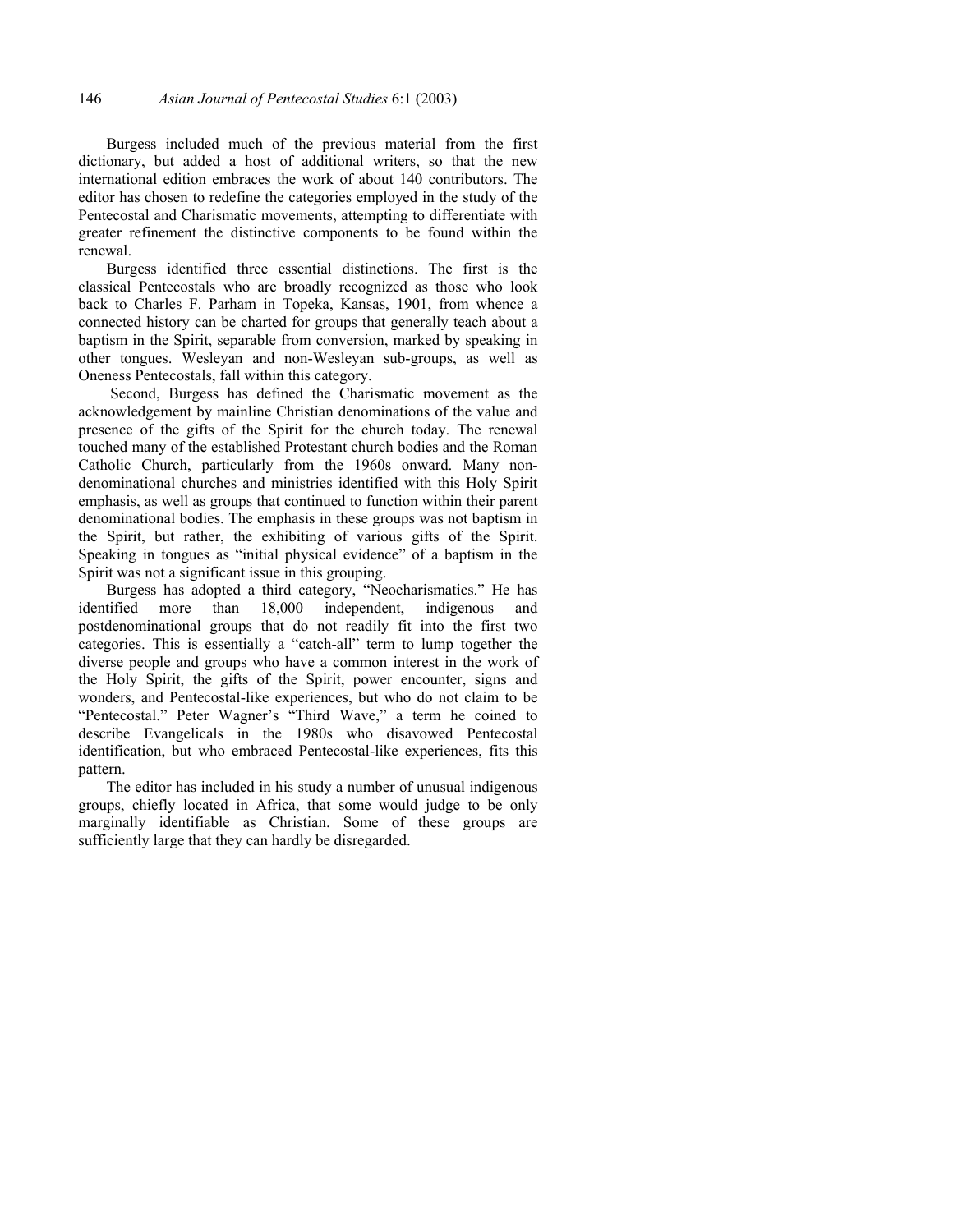Book Reviews 147

Burgess is to be commended for attempting to embrace as large a scope of people as can be envisioned within the framework of his study. The reader who questions the validity of some of these groups is certainly free to make his/her own examination.

The volume is structured conveniently into three major parts. Part I is a Global Survey. This is an overview of the allocation of the diverse groups that are studied in more detail in the dictionary portion of the volume. Part II is a set of Global Statistics. This is heavily based on the work of David B. Barrett (*World Christian Encyclopedia*, 2001). Barrett's research has no equivalent. He has provided the most useful data available. No one else seems to be engaging in the kind of statistics gathering that he has exhibited for many years. Nonetheless, a caution must be registered about the manner in which such statistics are gleaned. There seems to be no means available to check on the accuracy of such reporting, since Barrett stands alone in his field. Some scholars would like to see an accounting of how Barrett has arrived at some of his numbers. Be that as it may, Burgess has been of necessity dependent on the work of Barrett.

The third section of the book (Part III) is the dictionary proper. Hundreds of articles fill this section. Each article is supported with a helpful bibliography. The breadth and range of the articles is a rich lode for the beginning student, as well as the seasoned scholar.

Concluding the volume are such helpful items as a Timeline for the Pentecostal/Charismatic movement, a careful list of resources for the pictures that embellish the book. A series of indices is included, as well: personal names, an index of countries and regions, groups and associations, a listing of relevant periodicals, and finally, a general index.

Although Burgess contemplates a seven-volume encyclopedia to follow the dictionary, this dictionary is virtually an encyclopedia of Pentecostalism as it stands. The *New International Dictionary of Pentecostal and Charismatic Movements* is without any doubt one of the most important resources for understanding this great renewal to appear in our lifetime.

William W. Menzies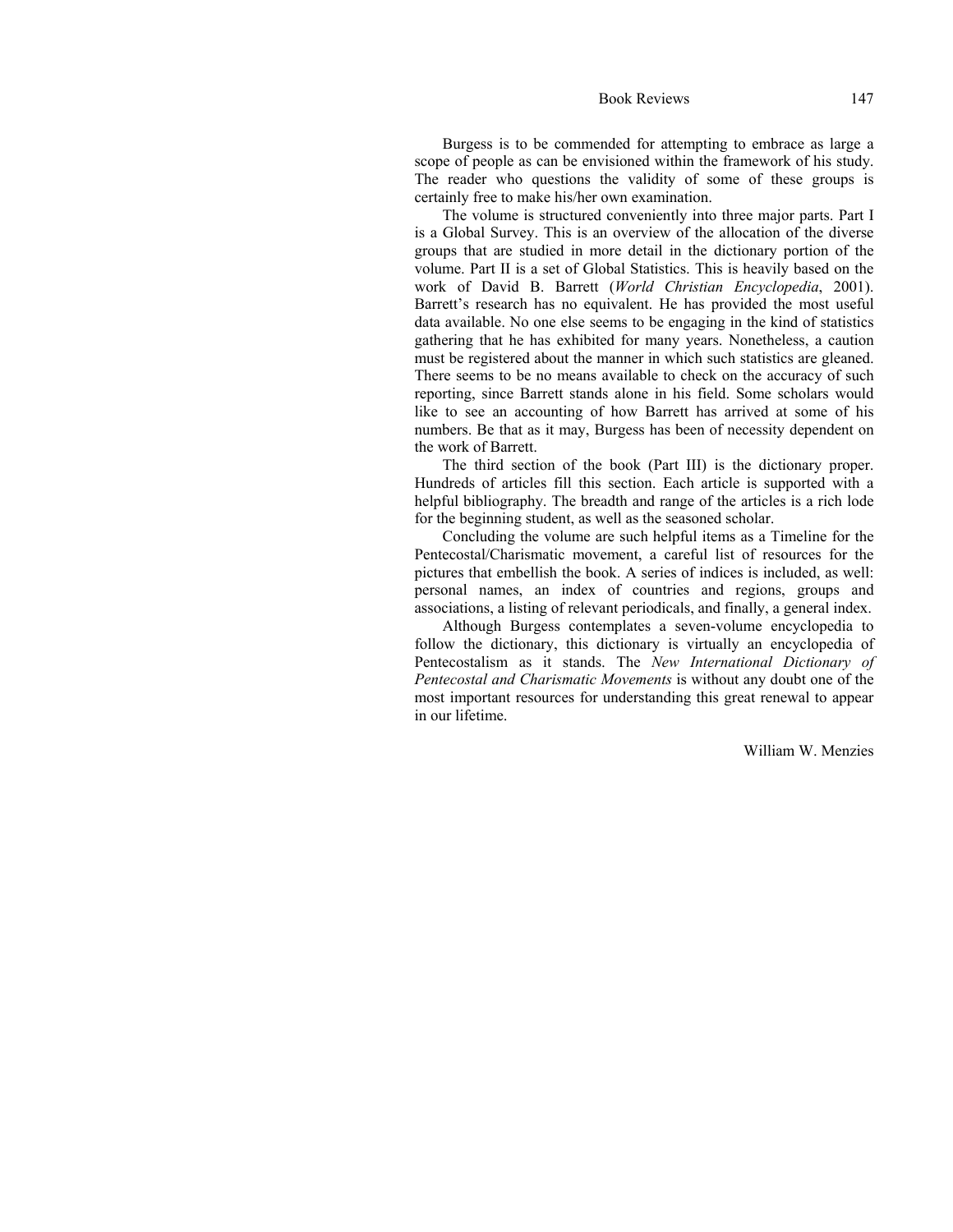Forbes, George. *A Church on Fire: The Story of the Assemblies of God of Papua New Guinea*. Mitcham, Victoria, Australia: Mission Mobilisers, 2001. 416 pp., paperback, ISBN: 0-646-41734-70, no price.

One of the truly impressive stories of Pentecostal missions is the role of the Australian Assemblies of God (AOG) in the neighboring country of Papua New Guinea (PNG). Beginning with an initial exploratory foray into the East Sepik region of the country by Hugh Davidson in 1948, a small cadre of dedicated Australian missionaries gradually carved out a mission station and established a permanent base of operations near Maprik. Fifty years later a great jubilee celebration commemorated the phenomenal growth of the work. More than 900 churches had been established in that time, spreading over much of this mountainous land. With more than 800 indigenous tribal languages, one can imagine the enormous challenge facing Christian missionaries.

George Forbes, General Director of Assemblies of God World Missions from 1973 to 1999, has written a fairly comprehensive account of the origins and development of the Assemblies of God in Papua New Guinea. For many years, PNG was the sole mission field of the Australian AOG, although under the leadership of George Forbes, the Australian AOG vision reached 30 fields by the time of his retirement. Forbes had almost continuous contact with the missionaries in PNG, the national leaders and he made numerous trips to PNG. Few, if any, have been better equipped to tell this story than George Forbes.

Forbes was not trained to be a missions historian, so one should not expect a professional document. Nonetheless, although the book exhibits something of a "homespun" character, it provides an intimate, warm and authentic picture of the life of the missionaries, their trials and successes, and faithfully recounts the stories that form the kernel of true history.

 Of special significance in this story is the development of strong national church leadership in the PNG AOG. The Australian missionaries mentored emerging national leaders, readily making a place for an autonomous national church body. Several Bible schools, most notably the Port Moresby Bible College, have contributed greatly to the development of capable national church leaders. Important to the success of the AOG in PNG has been the demonstration of Christian compassion. The development of clinics and elementary educational institutions endeared these sacrificial missionaries to the local tribal people. A creative missionary methodology of special value in the East Sepik Province was the use of house boats on the great Sepik River. Kevin and Glenys Hovey lived for years on the river. Forged out of personal